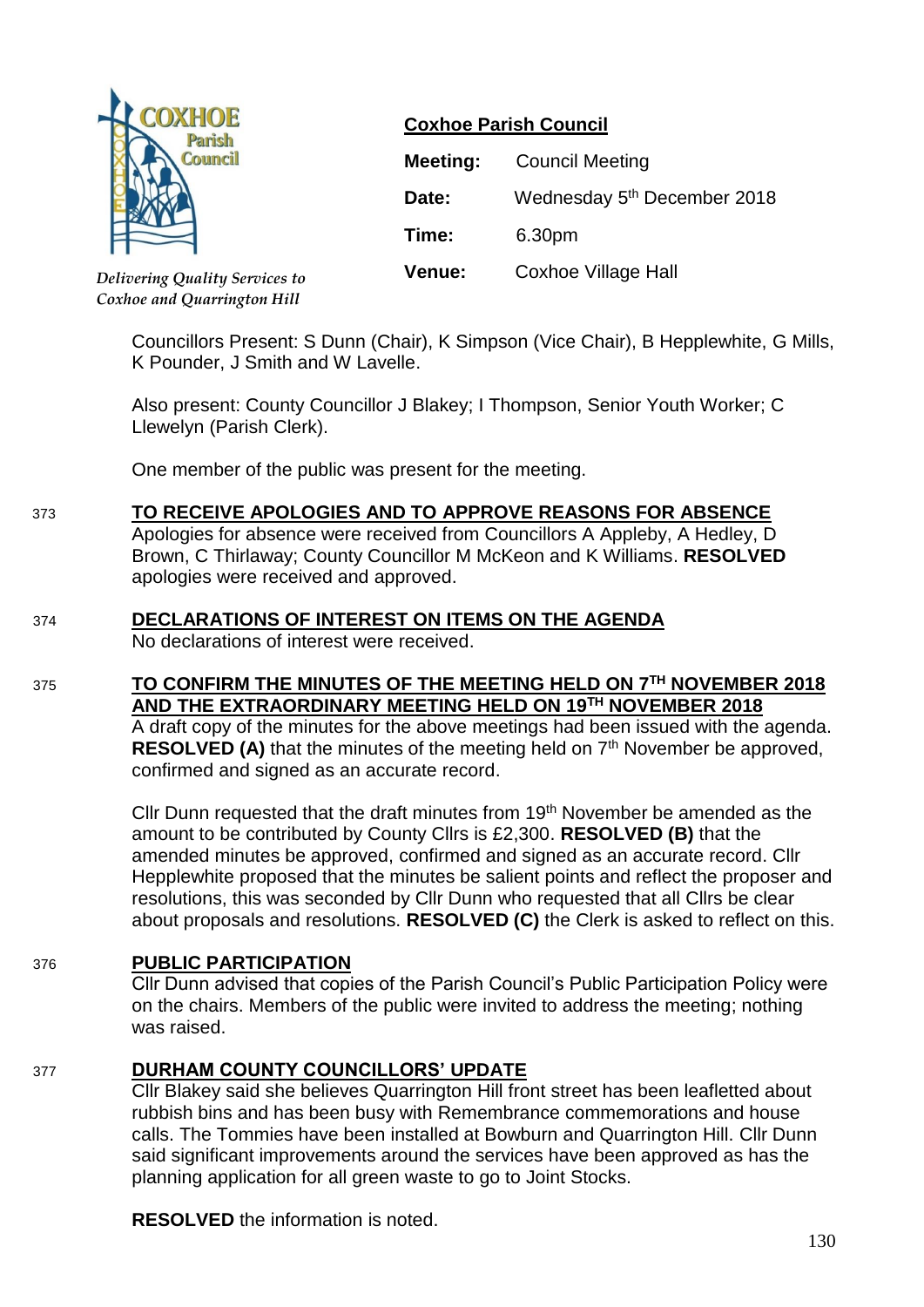### 378 **YOUTH PROVISION**

#### Youth Worker Report

The Senior Youth Worker presented a written report and gave a verbal update. He thanked the four young people who helped out at the fireworks display. He said all are welcome to attend the Youth Clubs' Talent Showcase on 7<sup>th</sup> December. A member of staff is leaving and staffing levels will be discussed at the Youth Strategy Group on 13<sup>th</sup> December.

#### Youth Service Action Plan

Cllr Dunn asked the Senior Youth Worker to send the updated plan to the Clerk for circulation in advance of the Youth Strategy Group meeting on 13<sup>th</sup> December.

#### Activities for children birth to school age

A new group is at the Village Hall on Fridays. Cllr Blakey asked about messy play sessions and the Administration Assistant to be asked for feedback in January.

**RESOLVED** the report and the information are received and noted.

#### 379 **REQUEST FOR EASEMENT OVER PARISH COUNCIL LAND ADJOINING LOWFIELD BUNGALOW**

Cllr Dunn said several actions from last month had not been completed due to Cllr and staff availability. He had contacted the resident and said that advice is still to be sought from the solicitor. The resident has requested to buy some Parish Council land. Cllr Hepplewhite proposed that land not be sold in that area for business use, this was seconded by Cllr Dunn and was **RESOLVED (A)**. Cllr Dunn proposed talking to the resident about discussing housing with social landlords, with reference to Parish Plan mentioning bungalows for older people to rent; this was **RESOLVED (B)**.

#### 380 **PARKING**

## Coxhoe verbal update

Cllr Simpson said the school's Mini Police have been out with the PCSO and have put notes on cars. The PCSO reported they had not seen anything they could act on. Cllr Dunn proposed asking for information from the Officers to present to the January meeting which can be taken out for consultation; **RESOLVED (A)** Clerk to action.

#### Quarrington Hill verbal update

The Clerk has requested updates from DCC Officers who advised that some monitoring has been done.

**RESOLVED (B)** the information about parking is received and noted.

## 381 **COUNCILLORS' REPORTS OF THEIR ATTENDANCE AT MEETINGS/EVENTS ON BEHALF OF THE PARISH COUNCIL**

No reports received.

## 382 **CLERK'S REPORT**

The Clerk had distributed a report for consideration. She advised that the grit bin for St Mary's has been purchased. The trainer had unfortunately not come to the defibrillator training session in Quarrington Hill, the Administration Assistant has not been able to get in touch with the trainer but is working to re-arrange the session. Cllr Dunn said he has asked for a quote for filling salt bins and is awaiting a response on what DCC would provide. He will circulate the salt bin location plans to all Cllrs.

It was **RESOLVED** that the Clerk's Report is received and noted.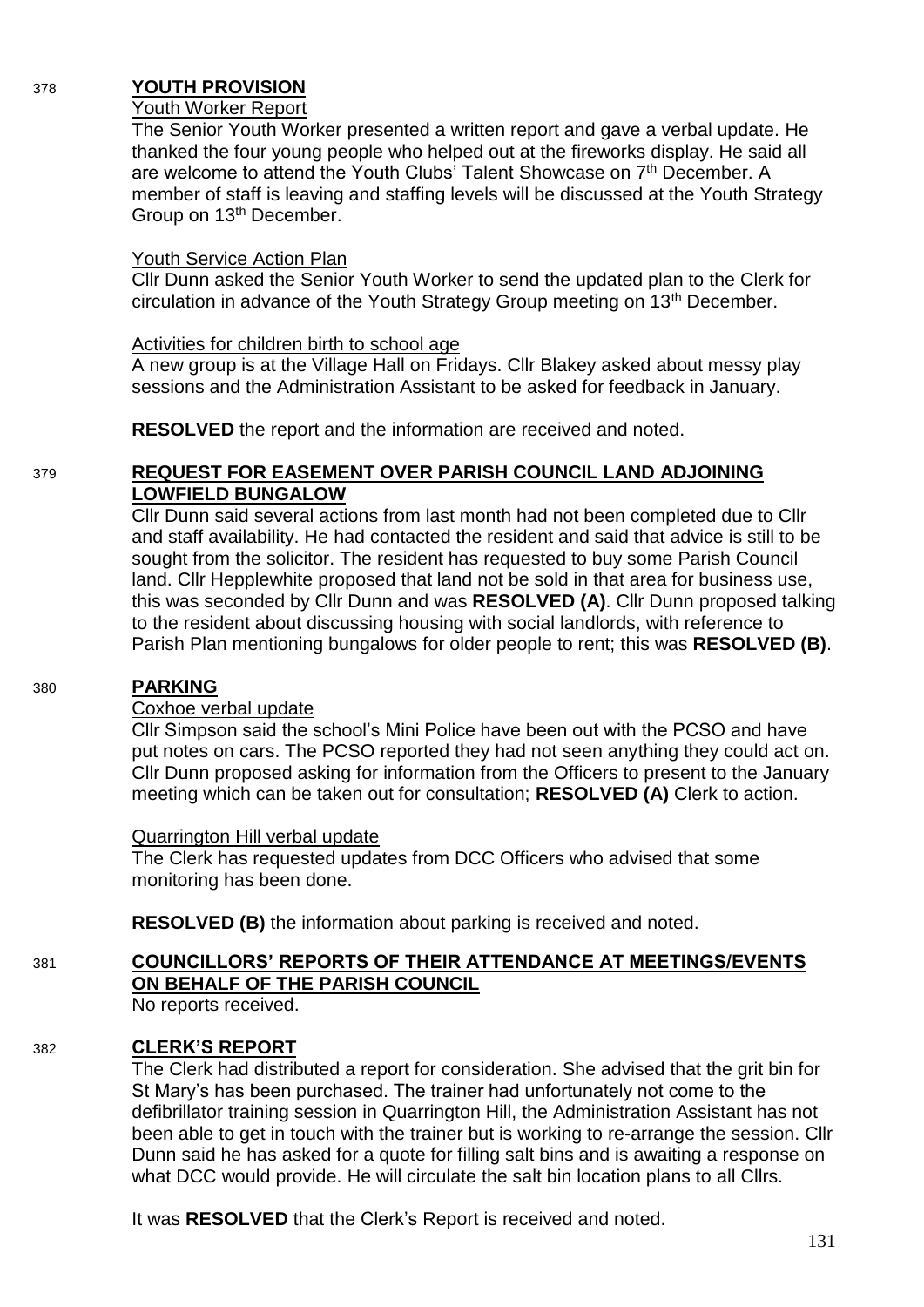# 383 **COMMITTEES' MEMBERSHIP, MINUTES & TERMS OF REFERENCE**

# Committee Membership

### **RESOLVED:**

**(A)** Cllr Mills to join the HR Committee;

**(B)** Cllr Smith to join the Appeals Committee;

**(C)** Cllr Brown to be asked to join the HR and the Appeals Committees and the Clerk to update and circulate the membership list once Cllr Brown has responded.

#### Environment Committee Minutes

The minutes of the meeting had been circulated with the agenda. **RESOLVED (D)** the minutes are received and noted. Cllr Simpson raised St Mary's churchyard path. Cllr Dunn advised this is DCC responsibility and he is contacting the relevant Officer. Environment Committee Terms of Reference

**RESOLVED (E)** the draft Terms of Reference were approved.

Finance Committee Minutes

The minutes of the meeting had been circulated with the agenda. **RESOLVED (F)** the minutes are received and noted.

Date for rescheduled HR Committee meeting

**RESOLVED (G)** the Committee will meet at the next scheduled date which is 16<sup>th</sup> January 2019 at 6.00pm.

# 384 **COXHOE CRICKET FIELD**

Cllr Dunn said he has a cost for the new roof and is waiting for the cost of labour; he and the Clerk need to talk to the college and asbestos contractor and take the actions already resolved. **RESOLVED** the information is noted.

## 385 **LAND AT PROSPECT PLACE**

The Environment Committee had requested the full Council discuss allowing parking on the land owned by the Parish Council, in the hope of alleviating parking problems in the area. Cllr Dunn proposed a discussion with DCC, Mr Fitts and Robinsons about land use, dropped kerbs, access and costs; this was **RESOLVED**.

## 386 **PARISH PLAN 3**

Cllr Dunn said the timescale should be summer 2019 to allow for priorities of the grounds maintenance contract, budget setting and staff training. The Web Admin Volunteer said Parish Plan 2 took 20 months to complete. Cllr Dunn said there is an understanding that the Plan will be done as resources allow. The Web Admin Volunteer questioned whether a Neighbourhood Plan was indefinitely parked and Cllr Dunn said this is what has been agreed. **RESOLVED** the information is noted.

## 387 **GROUNDS MAINTENANCE CONTRACT**

The Clerk had presented a tender process schedule to the Environment Committee. The quotes are to be requested as a menu or potential tasks or areas and not as a whole contract. The Clerk suggested she would send the list of tasks to Cllrs in December for comment and consideration before the January meeting. The Council **RESOLVED** the Clerk is to proceed with the presented schedule.

## 388 **FINANCIAL MATTERS**

Finance Report, Bank Reconciliation and Payment Schedule The Clerk had prepared a report but no bank reconciliation was presented for November. The report included employee wages for November.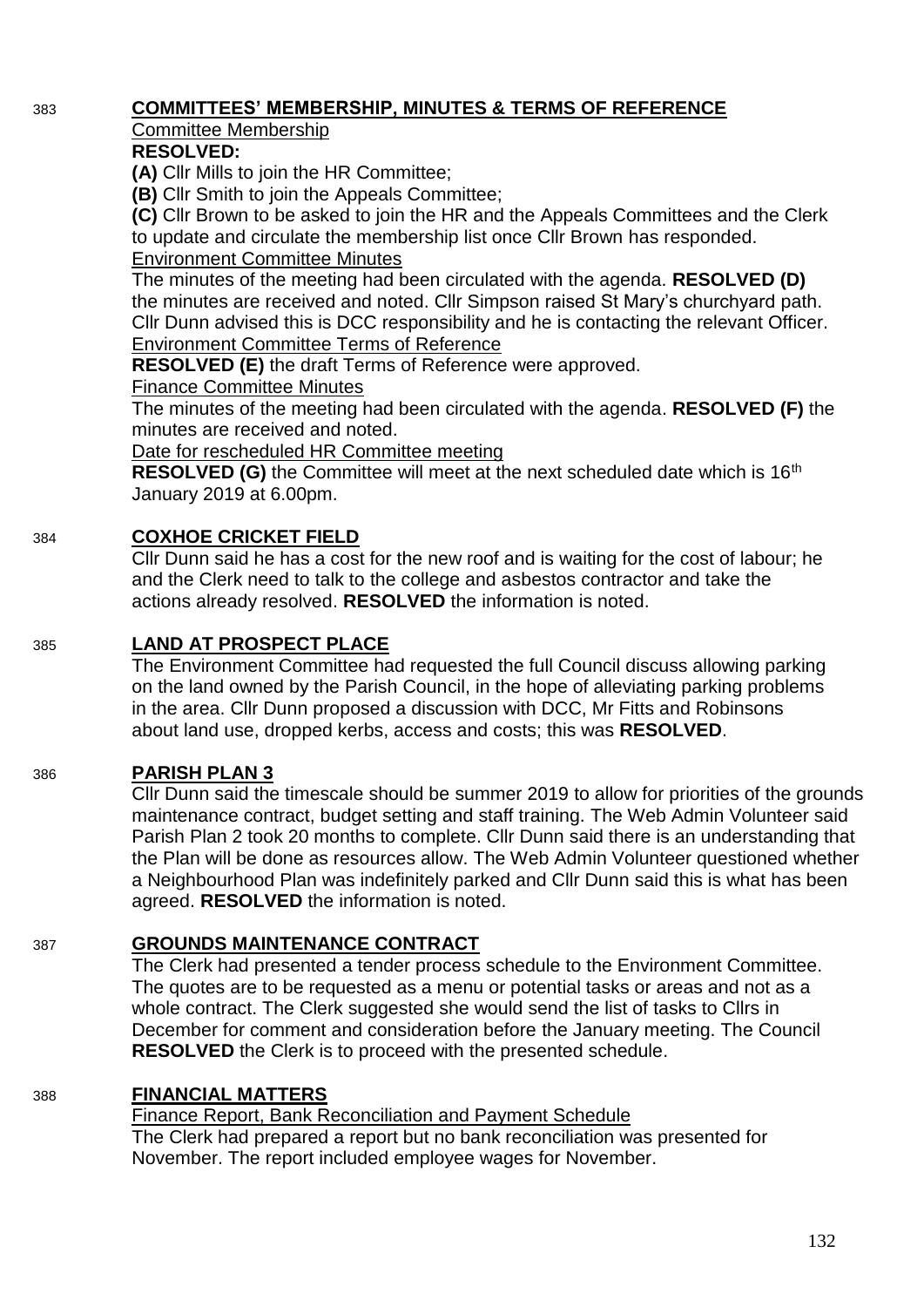The following payments were submitted for approval.

| N <sub>0</sub>          | DUCTING I ayinches Duc.<br>Date of | <b>Method</b>          | <b>Date</b>           | Payee                                                          | <b>Description</b>                                                 | <b>Amount</b> |
|-------------------------|------------------------------------|------------------------|-----------------------|----------------------------------------------------------------|--------------------------------------------------------------------|---------------|
|                         | <b>Invoice</b>                     | of                     | <b>Payment</b>        |                                                                |                                                                    |               |
|                         |                                    | <b>Payment</b>         | <b>Due</b>            |                                                                |                                                                    |               |
| $\mathbf{1}$            | N/A                                | <b>Bank</b>            | 30.11.18              | <b>Staff</b>                                                   | Salaries                                                           | £3641.29      |
|                         |                                    | Payment                |                       |                                                                |                                                                    |               |
| $\overline{2}$          | N/A                                | Direct                 | On or after           | <b>NEST</b>                                                    | Employer &                                                         | £115.39       |
|                         |                                    | debit                  | 15.11.18              |                                                                | Employees' Pension<br>Contributions                                |               |
| $\overline{\mathbf{3}}$ | N/A                                | <b>Bank</b>            | N/A                   | <b>HMRC</b>                                                    | Employer's                                                         | £619.74       |
|                         |                                    | Payment                |                       |                                                                | Liabilities                                                        |               |
| $\overline{\mathbf{4}}$ | 14.11.18                           | Direct                 | On or after           | Vodafone                                                       | 3 x mobile phones                                                  | £71.64        |
|                         |                                    | debit                  | 28.11.18              |                                                                |                                                                    |               |
| $\overline{\mathbf{5}}$ | 26.11.18                           | Direct<br>Debit        | After<br>11.12.18     | <b>BT</b>                                                      | Landline & internet                                                | £34.98        |
| 6                       | 20.11.18                           | Direct<br>Debit        | After<br>28.11.18     | Mastercopy                                                     | <b>Remote Billing</b>                                              | £82.99        |
| $\overline{7}$          | 01.11.18                           | <b>Bank</b><br>Payment | By<br>01.12.18        | $C$ Durham +<br>Cleveland<br>County<br>Training<br>Partnership | Cllr Training 6.9.18<br>at Shildon                                 | £27.00        |
| 8                       | 01.11.18                           | <b>Bank</b><br>Payment | <b>By</b><br>01.12.18 | $C$ Durham +<br>Cleveland<br>County<br>Training<br>Partnership | Clerk training                                                     | £27.00        |
| 9                       | 16.11.18                           | <b>Bank</b><br>Payment | <b>By</b><br>15.12.18 | Gritbins.net                                                   | Grit Bin                                                           | £74.39        |
| 10                      | 21.11.18                           | <b>Bank</b><br>Payment | 21.12.18              | Viking                                                         | <b>Copier Paper</b>                                                | £39.92        |
| 11                      | 26.11.18                           | <b>Bank</b><br>Payment | <b>By</b><br>15.12.18 | <b>PES</b>                                                     | Stewards for<br>Fireworks Display                                  | £427.80       |
| 12                      | $\rm N/A$                          | <b>Bank</b><br>Payment | N/A                   | <b>DCC</b>                                                     | <b>Event Licence</b><br>Quarrington Hill<br><b>Beacons</b>         | £50.00        |
| 13                      | 31.10.18                           | <b>Bank</b><br>Payment | By<br>15.11.18        | <b>ITC</b>                                                     | Subscription<br>01.10.18-31.10.18                                  | £6.00         |
| 14                      | 04.11.18                           | <b>Bank</b><br>Payment | <b>ASAP</b>           | Employee 7                                                     | <b>Laminating Pouches</b>                                          | £15.98        |
| 15                      | 09.11.18                           | Cheque                 | <b>ASAP</b>           | Poppy Appeal                                                   | Crosses, Wreaths                                                   | £761.00       |
| 16                      | 10.11.18                           | <b>Bank</b><br>Payment | <b>ASAP</b>           | <b>Cllr Simpson</b>                                            | Refreshments for<br>WW1 event                                      | £17.96        |
| 17                      | 15.11.18                           | <b>Bank</b><br>Payment | <b>ASAP</b>           | Q Hill<br>Community<br>Centre                                  | YC Room Hire                                                       | £750.00       |
| 18                      | 26.11.18                           | <b>Bank</b><br>Payment | 26.12.18              | Altogether<br>Greener                                          | Grounds<br>Maintenance<br><b>Contract and Cricket</b><br>Pitch Mow | £887.70       |

December Payments Due:

Please note prices are gross, where VAT applies.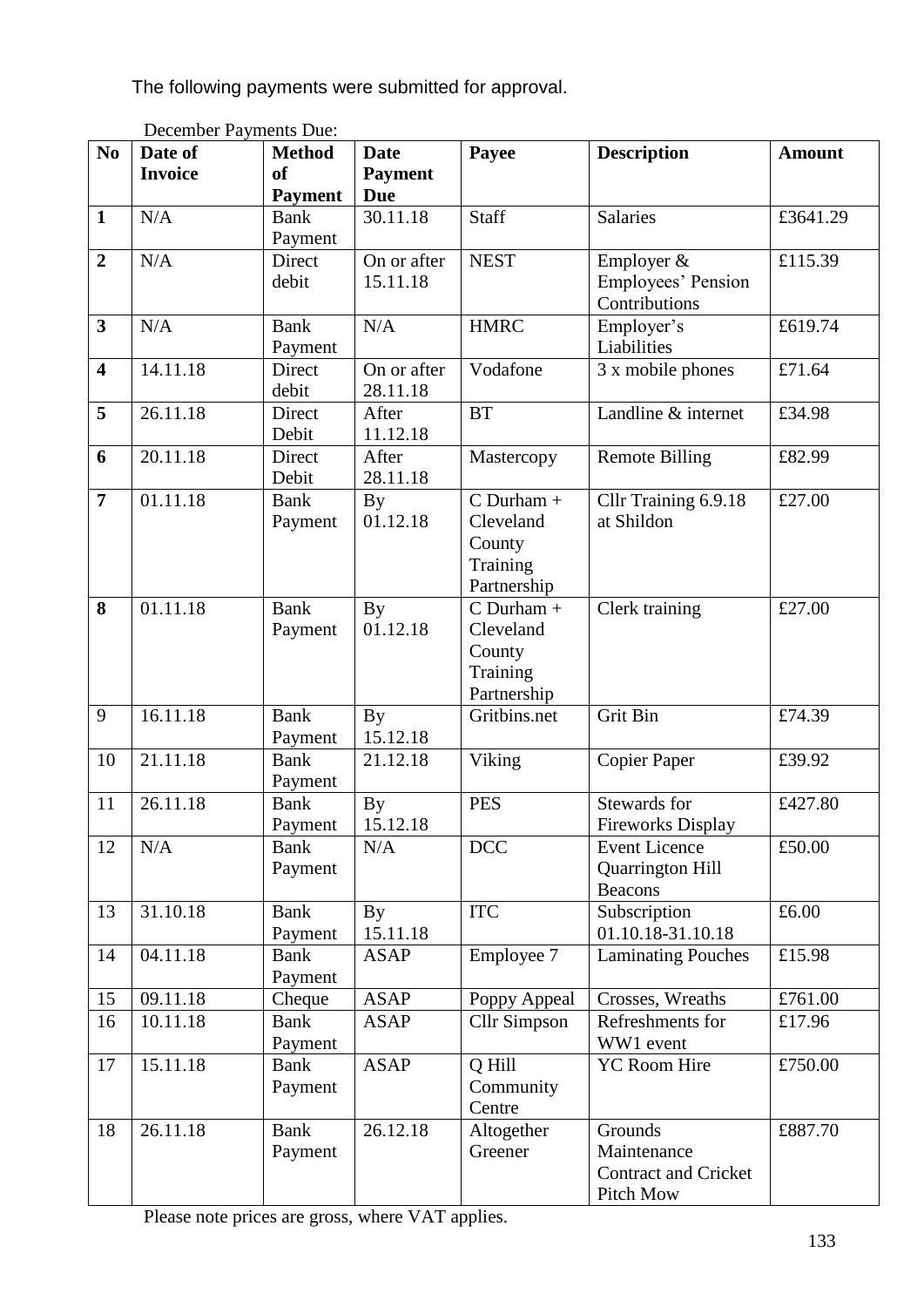|  | Payments already made and brought to Council for noting: |  |
|--|----------------------------------------------------------|--|
|  |                                                          |  |

| N <sub>o</sub> | Date of        | <b>Method</b>  | <b>Date</b>    | Payee                 | <b>Description</b>                    | <b>Amount</b> |
|----------------|----------------|----------------|----------------|-----------------------|---------------------------------------|---------------|
|                | <b>Invoice</b> | of             | <b>Payment</b> |                       |                                       |               |
|                |                | <b>Payment</b> | Due            |                       |                                       |               |
| 1              |                | Bank           | By             | <b>NERAMS</b>         | <b>First Aid Provision</b><br>£192.00 |               |
|                |                | Payment        | 22.11.18       |                       | <b>Fireworks Display</b>              |               |
| $\overline{2}$ | 21.11.18       | Bank           | ASAP           | Flowers by            | <b>Flowers</b>                        | £15.00        |
|                |                | Payment        |                | Michell               |                                       |               |
| 3              | 05.11.18       | Bank           | <b>ASAP</b>    | <b>RWT</b>            | Manufacture &                         | £3680.00      |
|                |                | Payment        |                | Fabrication           | install Tommies                       |               |
| $\overline{4}$ | 09.11.18       | Bank           | By             | Reaction              | <b>Musical Fireworks</b>              | £6888.00      |
|                |                | Payment        | 09.12.18       | Fireworks             | Display and 9                         |               |
|                |                |                |                |                       | <b>Beacons</b>                        |               |
| 5              | 07.11.18       | Bank           | 30 days        | <b>Simply Stripes</b> | Manufacture &                         | £2,148.00     |
|                |                | Payment        |                |                       | Install Interpretation                |               |
|                |                |                |                |                       | Signs                                 |               |
| 6              | 05.11.18       | Bank           | <b>ASAP</b>    | <b>LSL</b>            | PA Hire                               | £400.00       |
|                |                | Payment        |                |                       |                                       |               |

Please note prices are gross, where VAT applies.

**RESOLVED (A)** the payments are approved. **RESOLVED (B)** the Finance report is received and noted.

#### Budget

The Clerk had circulated the budget which had been developed by the Finance Committee. Cllr Dunn asked Cllrs to consider the budget and send comments to the Clerk before the Finance Committee meeting on  $10<sup>th</sup>$  December or to come to that meeting. **RESOLVED (C)** the budget is noted.

#### 389 **PLANNING & CORRESPONDENCE REPORT**

**Planning Requests**

#### **Planning Requests**

|                         | <b>Application</b><br>Number | <b>Applicant</b>     | Location                                                                               | Proposal                                                          | Electoral<br><b>Ward and</b><br><b>Parish</b> | <b>Case Officer and</b><br><b>Expected</b><br><b>Decision Level</b> |
|-------------------------|------------------------------|----------------------|----------------------------------------------------------------------------------------|-------------------------------------------------------------------|-----------------------------------------------|---------------------------------------------------------------------|
| $\mathbf{1}$            | DM/18/03262/FPA              | Mr Matthew<br>Wigham | Land To The Rear Of<br>27 To 28 Neil<br>Crescent<br>Quarrington Hill<br><b>DH6 4QX</b> | Erection of 2no. Coxhoe<br>semi detached<br>dwellings             | Coxhoe                                        | Michelle Hurton<br>Delegated                                        |
| $\overline{\mathbf{2}}$ | DM/18/03311/FPA              | Mr Stephen<br>Cook   | 45 Petterson Dale<br>lCoxhoe<br>Durham<br>DH6 4EZ                                      | Single storey<br>rear extension                                   | Coxhoe<br>Coxhoe                              | Michelle Hurton<br>Delegated                                        |
| 3                       | DM/18/03522/FPA              | Mr S<br>Cornwell     | 61 Hawthorn<br>lCrescent<br><b>Quarrington Hill</b><br>Durham<br>DH6 4QR               | Erection of two<br>storey pitched<br>roof extension<br>to rear of | Coxhoe<br>Coxhoe                              | Stephen Potter<br>Delegated                                         |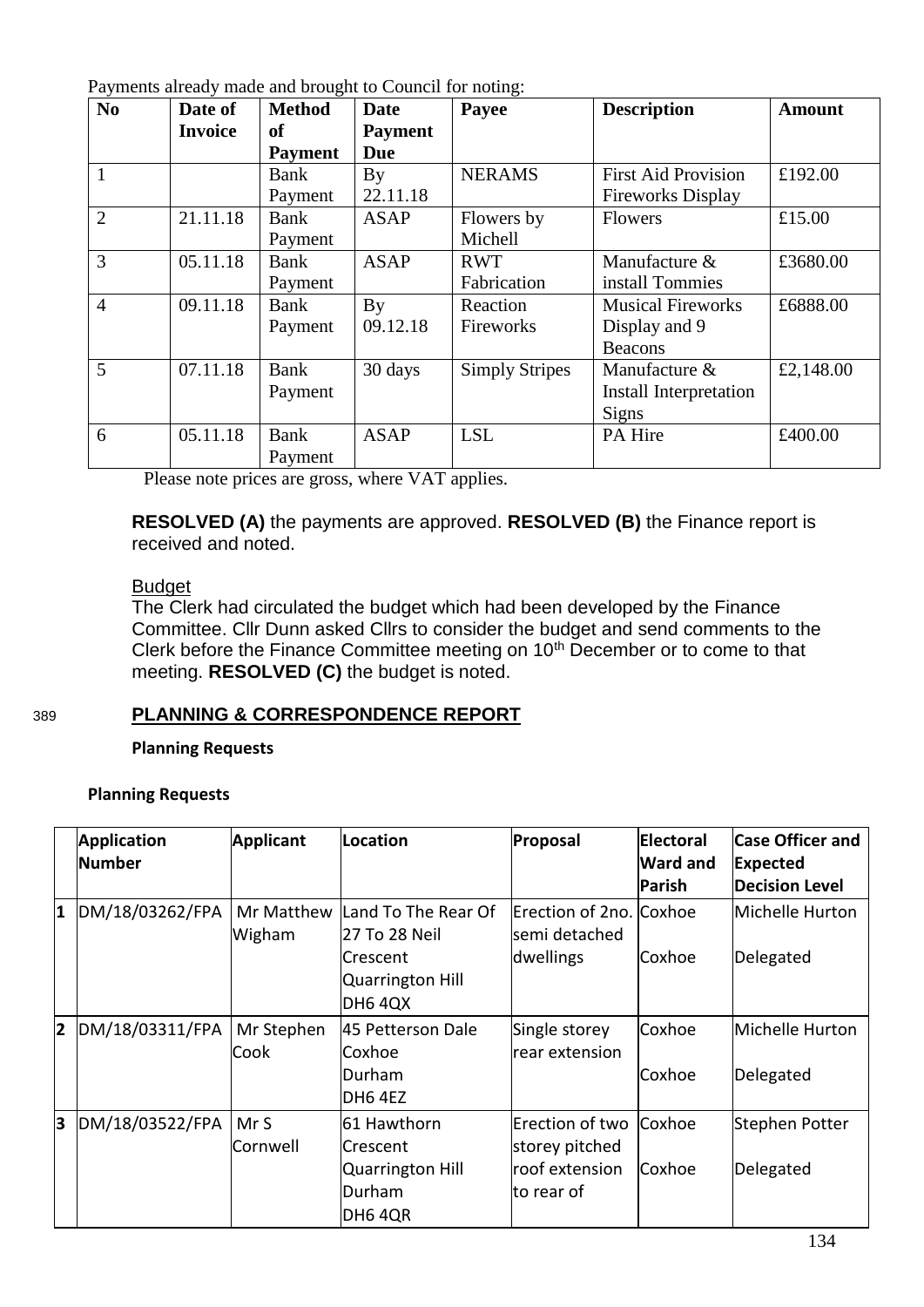|    |                                |                                     | existing<br>dwelling              |        |                |
|----|--------------------------------|-------------------------------------|-----------------------------------|--------|----------------|
| 14 | $ DM/18/03523/FPA $ Mrs J Ross | 4 Church Street<br>Quarrington Hill | Single storey<br>rear flat roofed | Coxhoe | Stephen Potter |
|    |                                | Durham<br>DH6 4QF                   | extension to<br><b>rear</b>       | Coxhoe | Delegated      |

#### **Approved Decisions**

None.

#### **Withdrawn Applications**

None.

#### **RESOLVED (A)** the planning information is noted with no comments made.

|    | Date<br><b>Received</b> | <b>Received From</b>                     | Summary                                                                                     |
|----|-------------------------|------------------------------------------|---------------------------------------------------------------------------------------------|
|    |                         |                                          |                                                                                             |
| 1  | 06.11.18                | DCC.                                     | Focus Group Request for Durham World Heritage Site                                          |
| 12 | 12.11.18                | <b>NALC</b>                              | Additional info on Chief Exec's Bulletin re: incorporating<br>training into Standing Orders |
| 13 | 14.11.18                | <b>CDALC</b>                             | 2019 Royal Garden Party Buckingham Palace                                                   |
| 14 | 23.11.18                | Cassop-cum-Quarrington<br>Parish Council | Neighbourhood Plan                                                                          |

#### **Correspondence Received**

Cllr Dunn proposed Cllr Simpson be nominated to attend the Buckingham Palace Garden Party; this was **RESOLVED (B)**. Cassop-cum-Quarrington Parish Council had asked Coxhoe Parish Council for views on their policy to identify countryside between Parkhill and Coxhoe as Protected Rural Setting land. Members **RESOLVED (C)** they support this policy and a response to be sent accordingly. Cllr Dunn expressed thanks to the Web Admin Volunteer for all the work he does.

Members **RESOLVED (D)** the correspondence is received and noted.

|    | Date<br><b>Received</b> | <b>Received From</b> | <b>Summary</b>                |
|----|-------------------------|----------------------|-------------------------------|
| 1  | 07.11.18                | <b>NALC</b>          | <b>NALC Newsletter</b>        |
| 12 | 08.11.18                | <b>IED AAP</b>       | Newsletter                    |
| 3  | 16.11.18                | <b>NALC</b>          | Chief Executive Bulletin      |
| 4  | 21.11.18                | <b>NALC</b>          | Newsletter                    |
| 15 | 22.11.18                | <b>NALC</b>          | <b>LCR Winter 2018 Survey</b> |
| 6  | 23.11.18                | <b>NALC</b>          | CEO's Bulletin                |

#### **Bulletins received**

**RESOLVED (E)** the bulletins are received and noted.